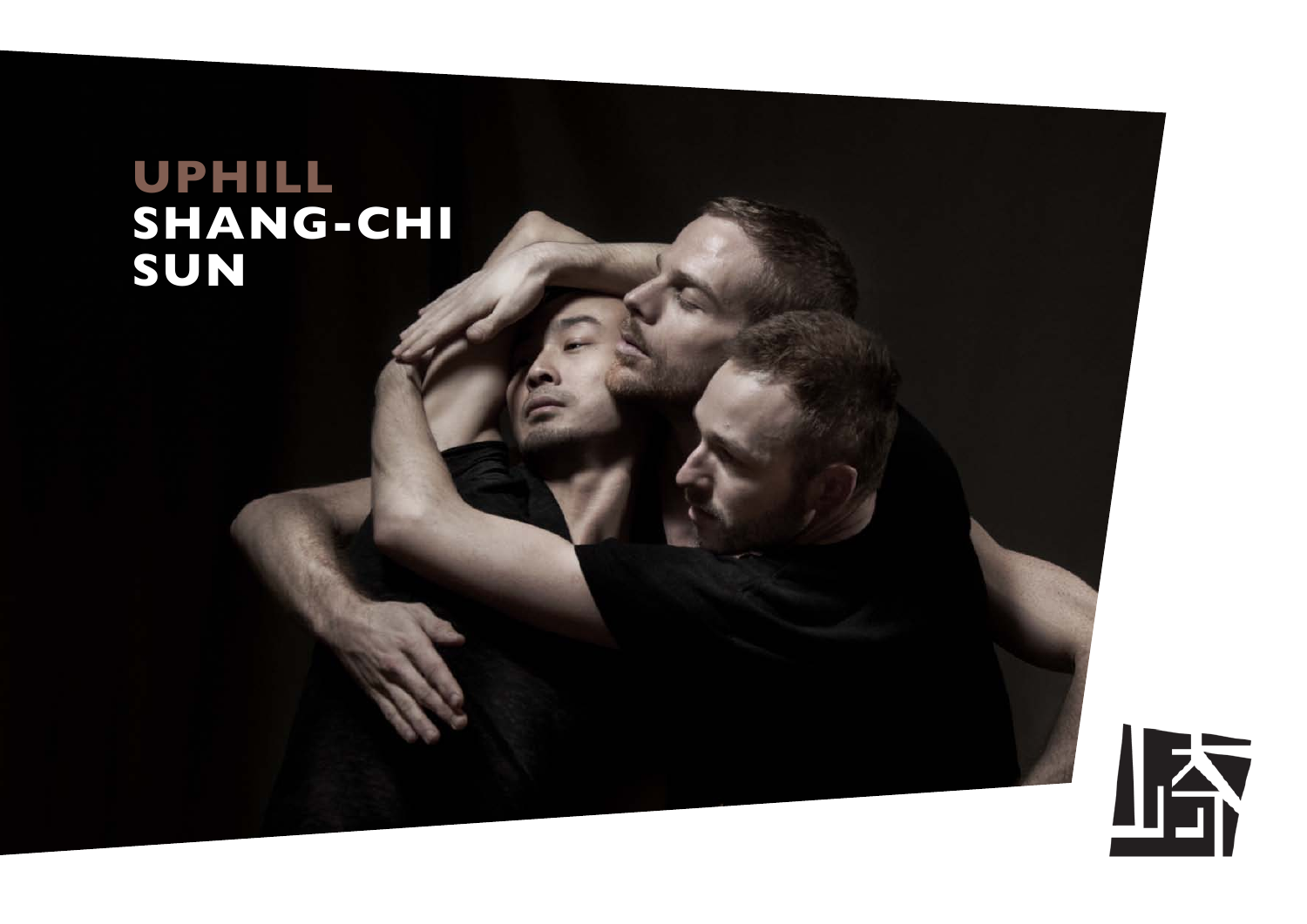# **uphill Shang-Chi Sun**

**Choreography** *Shang-Chi Sun* **Assistant** *Annapoala Leso* **Dance** *David Essing, Ross Martinson, Shang-Chi Sun* **Music** *Jörg Ritzenhoff* **Stage***,* **Light design** *Hans Fründt* **Photos** *Philipp Dümcke, Ping Hsu* **Management** *Laurent Dubost* **Duration** *60 min*

# **A produktion by**

*Company Shang-Chi Sun commissioned by the National Chiang Kai-Shek Cultural Center, Taiwan*

**A co-production by** *fabrik Potsdam in frame of Programm Artists-in-Residence* **With friendly support of**  *Sophiensaelen Berlin* **With financial support of**  *Culture administration of Berlin Senate*

**Contact** *Laurent Dubost management@shangchi.de www.shangchi.de*

## **Video teaser**

*https://vimeo.com/62497009* **Video full length version** *https://vimeo.com/62497619 Password: davidross* 

"Uphill" is a game of hide and seek. The room is bare, only three men stand at its centre. The music is loud and pulsating, almost tangible. The simplicity of the stage underlines the bodies' architecture and the invisible lines of tension. The dancers are at the same time an obstacle, a promise, a facade or a shelter. The wordless action reveals the unexpected power of body language and the complexity of the danced emotions. Shang-Chi Sun, David Essing and Ross Martinson owes very unique physical appearances and use them with disarming clarity in their search for the other.

The result is a trio of simple beauty at the edge between game, provocation and confidence. Sometimes meditative, sometimes radical, they look for the core of human being between the visible and the hidden. Like the cyclical nature of time, the situations and the relationships are repeated, but never the same. Always there is the desire of the Other - the friend, the brother, the stranger and perhaps even the enemy.

*"I see this creation as the final part of a trilogy that began with Je.Sans. Paroles and Traverse. The trilogy refers to three different notions of time. In the first part is the time of mythology. The linear, structured and abstract time in the second part. The third part the cyclical time of nature."* **Shang-Chi Sun**

## **PRESS REVIEWS**

# **PA-REVIEW (TW) 3/9/13, Ping-Xiu Cheng**

"In "Uphill" and in this 60 mins. Shang-Chi Sun has firmly shown the pureness of the body in a dynamic and highly tuned rhythm. He shows his thinking on dance esthetics and his knowledge of body movement. He built a complete language style."

#### **ART FORUM (TW) 3/14/13, Tai-So Cheng**

"Shang-Chi Sun penetrated and articulated the connection between Eastern and Western cultural bodies – a connection supported by joints and sound. It is definitely not an act of forced collage. It is not only about stillness and patterns, but about an awakened inner power in the silence, like an energy awaits to project the future from the body presence. This is virtual reality, organismic floating, not only execution."



**December 5 2013** COLOGNE, tanz.tausch Festival

**July 23 2013** BEIJING, Int. Dance Festival

**June 13 to 16 2013** BERLIN, Sophiensaele

**March 8, 9 & 10 2013** TAIPEH, Chiang Kai-Shek Cultural Center

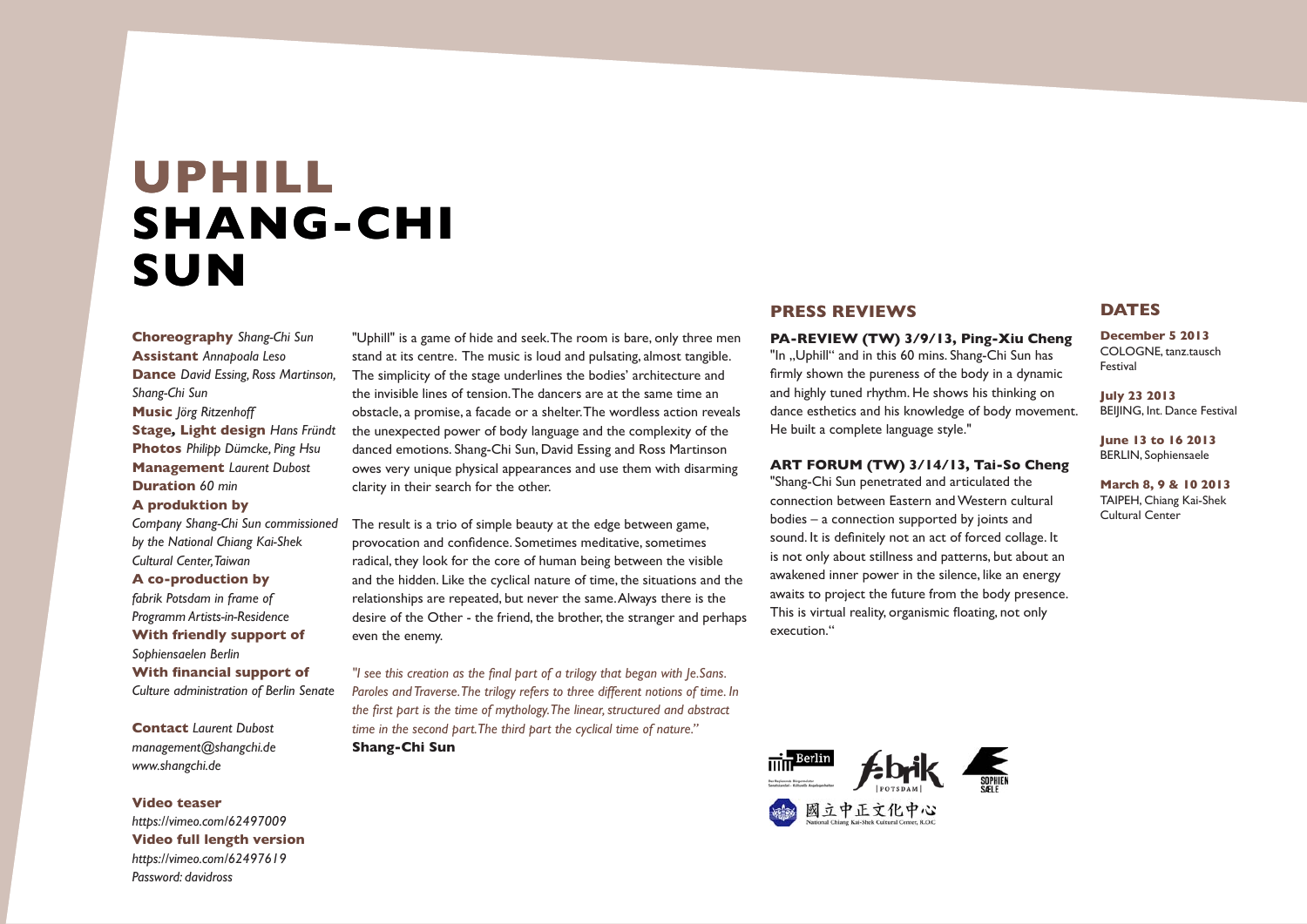

Taiwan born dancer and choreographer Shang Chi Sun was educated as a ballet and contemporary dancer at the National Academy of Arts in Taipei and graduated from Ernst Busch University (Berlin) with a Master of Arts in Choreography. He has worked with various dance companies such as Sasha Waltz & Guests, Nürnberg Dance Theatre, Cloud Gate Dance Theatre of Taiwan and Balletto Teatro Di Turino. With his company founded in 2007, he has created several works such as "Walk Faster" (2007), "Dialogue II" (2008), "Nüwa" (2009) and "4.48/Ohne Titel" (2010), which have been presented all over Europe and Asia (Maison de la Danse – Lyon, Festival Tanz im August – Berlin, Festival d'Avignon, International Taipei Arts Festival...). In 2011 he created five new works: ..Genus" in collaboration with Cloud Gate Dance Theatre 2 (Taiwan), "Je.Sans.Paroles" at Le Manège in Maubeuge (France), "Traverse" at fabrik Potsdam (Germany), "Ein Deutsches Requiem" in Nuremberg (Germany) and a commissioned choreography for the Transitions Company London. In August 2012 he presented his new dance/film production "Breakfast" at the Taipei Arts Festival. 2013 his new production "Uphill" was premiered in Taipei and Berlin as the last part of a trilogy started with "Je.Sans.Paroles" and "Traverse".

# **Awards**

2005: Received "Bavarian Theatre and Literature Prize" from the IHK-Kulturstifung.

2008: Won "First Choreography Prize" at the 12th International Solo Tanz Festival Stuttgart.

#### **Supports**

2008 - 2012: Received "LMF Dance Found " from Taiwan.

2012: Traverse is selected for the priority list of the European network Aerowaves

2011 - 2012: "Je.Sans.Paroles" and "Breakfast" are supported by the district of Berlin-Pankow

2013: "Uphill" is supported by Berlin Senat

# **WORKSHOPS WITH SHANG-CHI SUN**

# **Surface and space of movements / Improvisation**

Starting from the inner space of the body, Shang Chi Sun extends the frame of movement in tree dimensionality. Simple Tai Chi practices help to find the inner balance and to improve the consciousness for the body. Further exercises enable to explore the environment, the surfaces, and the forces and to use them for different kind and qualities of movements: levels, balance, intensity and extension. Shang Chi Sun combines ballet and contemporary dance technics as well as Tai chi to vary and to use consciously the "resonance" of movements. Finally improvisation based on everyday life experience gives the opportunity to play with these qualities and to use them in dance phrases.

#### **Energy, mind and body in movement**

Energy and presence in movements are both a mirror of the mind. Dancing is an expression of the inner attitude that finds a translation through body and nerves. Shang Chi Sun uses this experience and proposes a dance technic combining body and mind as well as occidental and oriental body practices. First the consciousness and the inner balance are improved through simple Tai chi exercises. Then the action field of the body is widened to the surrounding space. Point after point lines and directions are being built and used to work on variable extension and energy of movement. The body is used as a whole to experience a better movement dynamic.